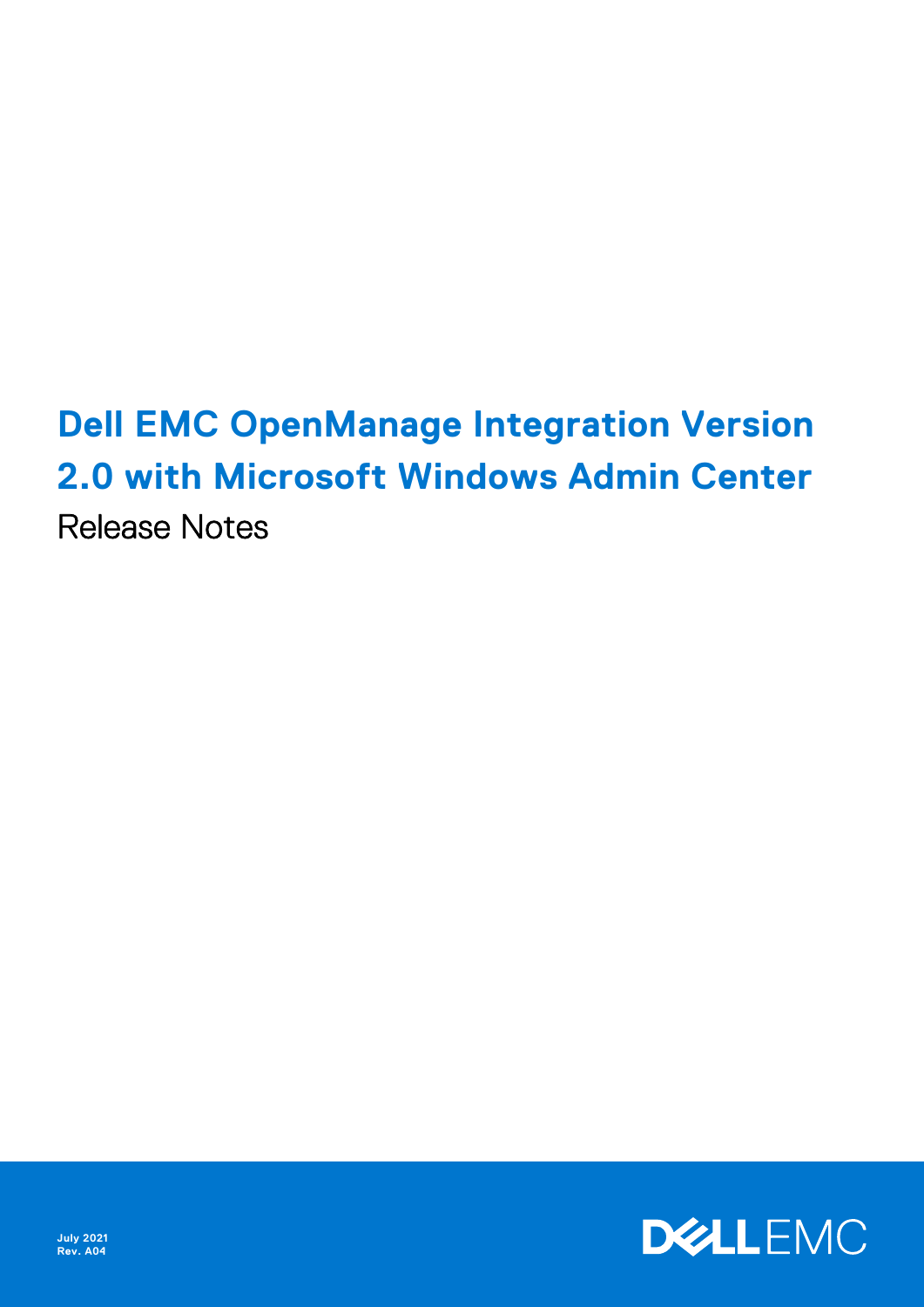#### Notes, cautions, and warnings

**NOTE:** A NOTE indicates important information that helps you make better use of your product.

**CAUTION: A CAUTION indicates either potential damage to hardware or loss of data and tells you how to avoid the problem.**

**WARNING: A WARNING indicates a potential for property damage, personal injury, or death.**

© 2019 - 2021 Dell Inc. or its subsidiaries. All rights reserved. Dell, EMC, and other trademarks are trademarks of Dell Inc. or its subsidiaries. Other trademarks may be trademarks of their respective owners.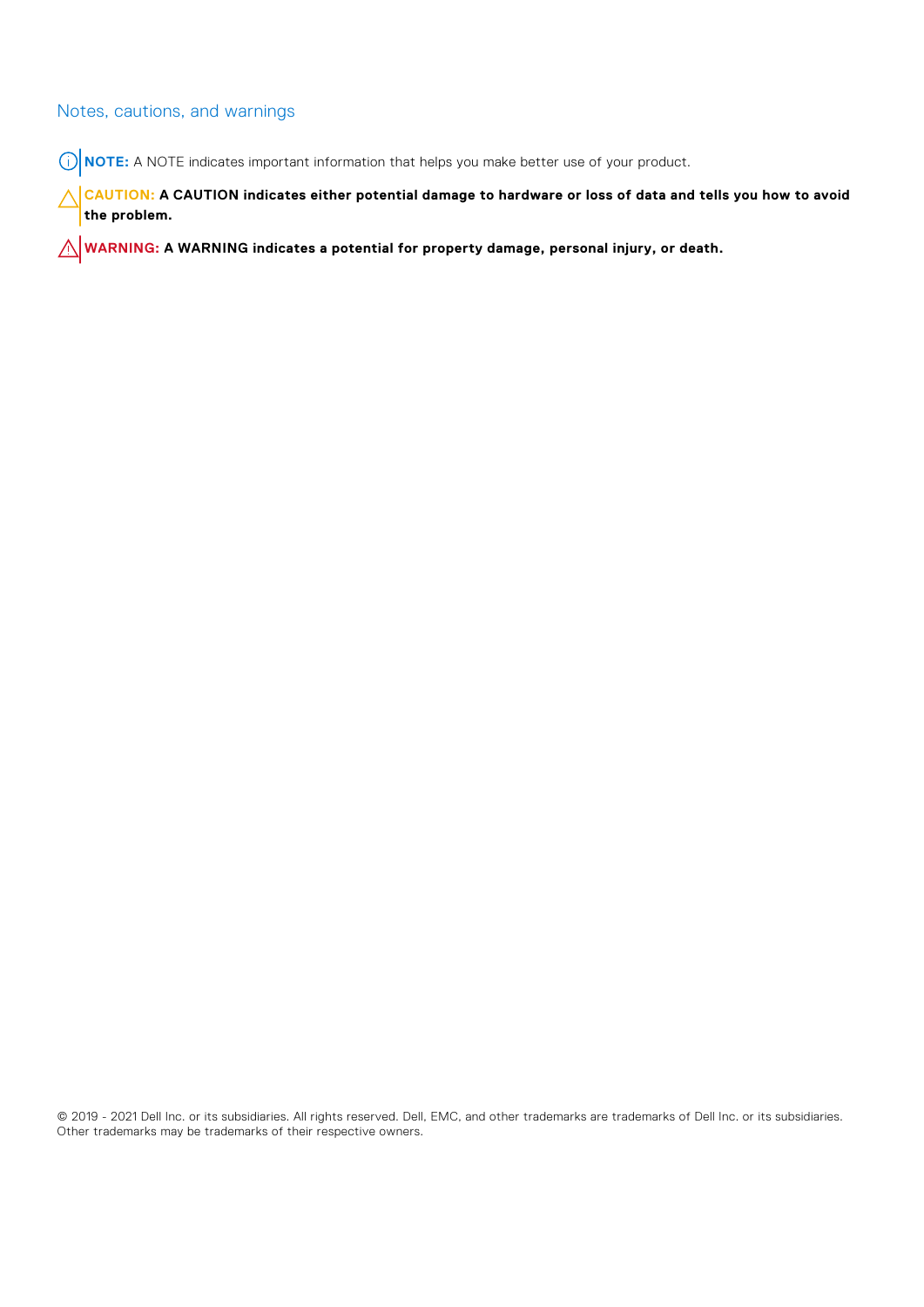# **Contents**

| Chapter 7: Instructions for installing Dell EMC OpenManage Integration with Microsoft |  |
|---------------------------------------------------------------------------------------|--|
|                                                                                       |  |
| Download Dell EMC OpenManage Integration with Microsoft Windows Admin Center 12       |  |
| Chapter 8: Instructions for upgrading Dell EMC OpenManage Integration with Microsoft  |  |
| Chapter 9: Identifying the generation of your Dell EMC PowerEdge server  15           |  |
|                                                                                       |  |
|                                                                                       |  |
|                                                                                       |  |
|                                                                                       |  |
|                                                                                       |  |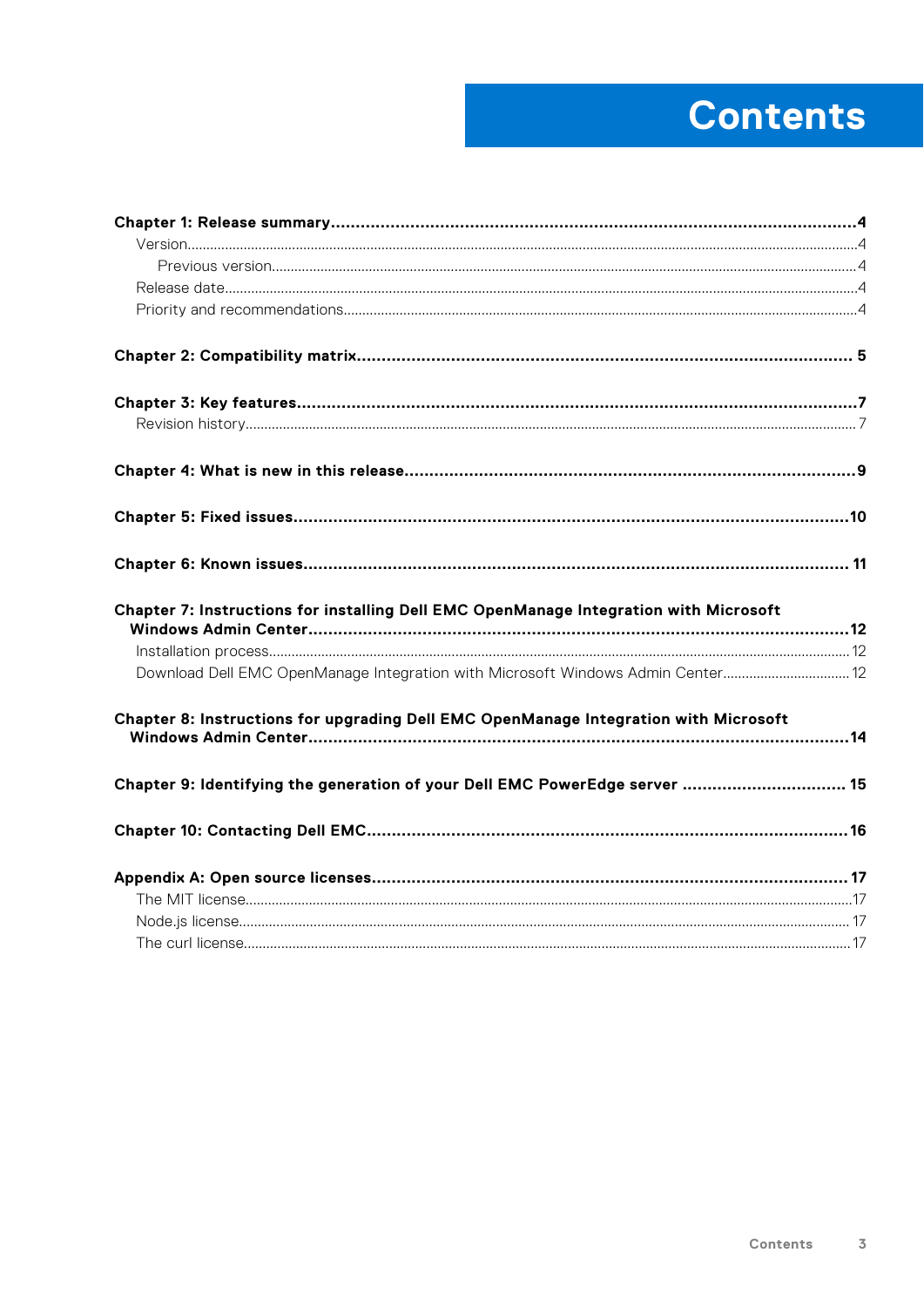### **Release summary**

**1**

<span id="page-3-0"></span>Dell EMC OpenManage Integration with Microsoft Windows Admin Center (OMIMSWAC) enables IT administrators to manage the Dell EMC PowerEdge servers as hosts, Microsoft Failover Clusters created with PowerEdge servers, and Hyper-Converged Infrastructure (HCI) created by using the Dell EMC Solutions for Microsoft Azure Stack HCI. OMIMSWAC simplifies the tasks of IT administrators by remotely managing the PowerEdge servers and clusters throughout their life cycle. For more information about the features and benefits of OMIMSWAC, see the documentation at [Dell.com/OpenManageManuals](https://www.dell.com/openmanagemanuals).

#### **Topics:**

- **Version**
- Release date
- Priority and recommendations

### **Version**

2.0

### **Previous version**

1.1.1

### **Release date**

March 2021

### **Priority and recommendations**

Recommended: Dell EMC recommends applying this update during your next scheduled update cycle. The update contains feature enhancements or changes that will help keep your system software current and compatible with other system modules (firmware, BIOS, drivers and software).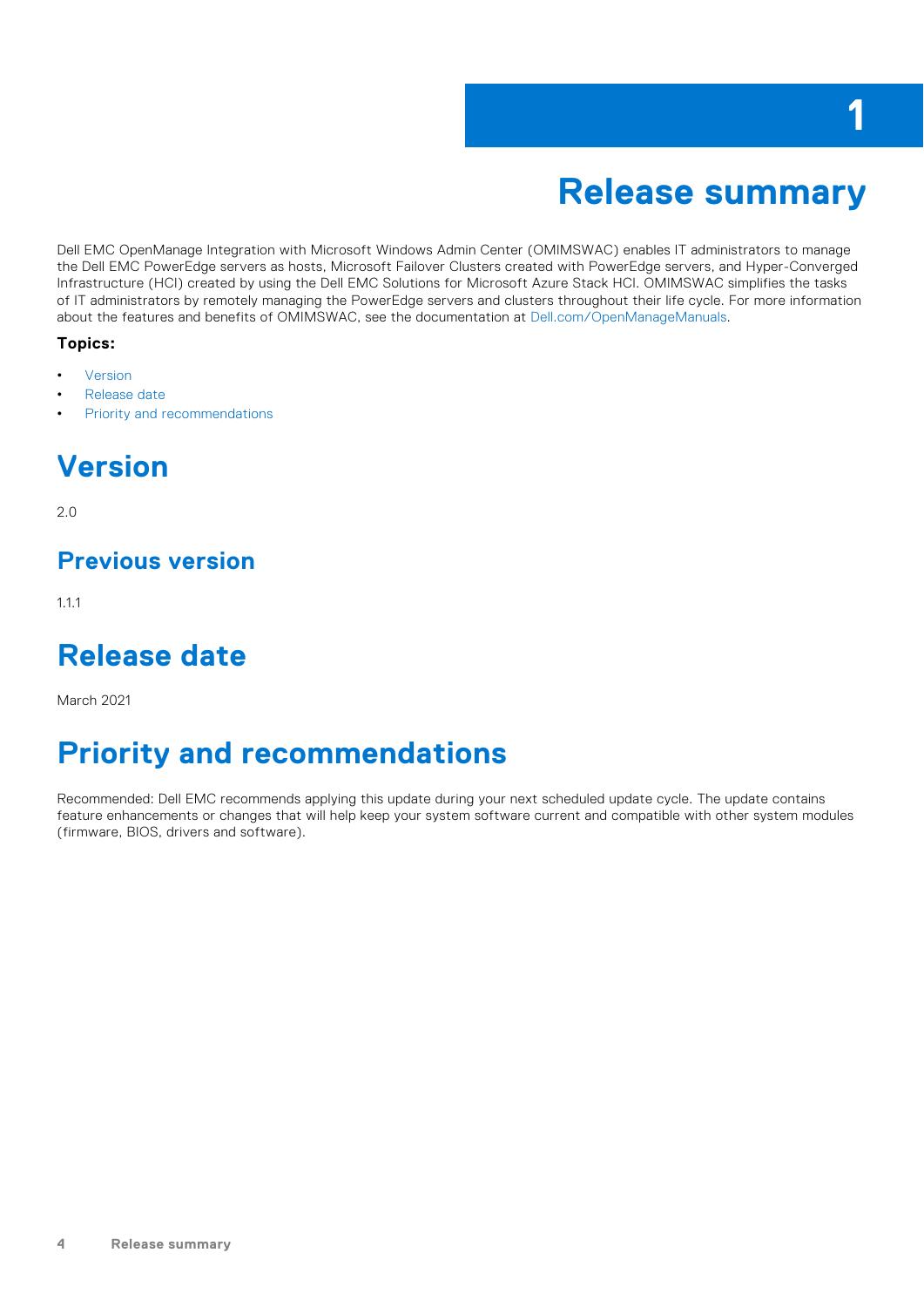# **Compatibility matrix**

<span id="page-4-0"></span>The following table lists the supported Microsoft Windows Admin Center version, browser, operating system, supported software, and supported hardware required for OMIMSWAC.

#### **Table 1. Compatibility matrix**

| Supported software and hardware                                                                                                                                                                         | Version                                                                                                                                                                                                                                                                                                                                                                                                                                                                                                                                                                                                                                                   |  |  |
|---------------------------------------------------------------------------------------------------------------------------------------------------------------------------------------------------------|-----------------------------------------------------------------------------------------------------------------------------------------------------------------------------------------------------------------------------------------------------------------------------------------------------------------------------------------------------------------------------------------------------------------------------------------------------------------------------------------------------------------------------------------------------------------------------------------------------------------------------------------------------------|--|--|
| Microsoft Windows Admin Center                                                                                                                                                                          | Windows Admin Center 2103.2 GA.                                                                                                                                                                                                                                                                                                                                                                                                                                                                                                                                                                                                                           |  |  |
|                                                                                                                                                                                                         | Microsoft recommends to use the latest version of the Windows<br>Admin Center. For more information, see the Microsoft Windows<br>Admin Center documentation at https://www.microsoft.com/en-us/cloud-<br>platform/windows-admin-center.                                                                                                                                                                                                                                                                                                                                                                                                                  |  |  |
| Microsoft Cluster Creation Extension                                                                                                                                                                    | 1.556.0.nupkg release.                                                                                                                                                                                                                                                                                                                                                                                                                                                                                                                                                                                                                                    |  |  |
| Microsoft Failover Cluster Tool Extension                                                                                                                                                               | 1.280.0.nupkg release.                                                                                                                                                                                                                                                                                                                                                                                                                                                                                                                                                                                                                                    |  |  |
| Operating systems                                                                                                                                                                                       | For more information about the supported OSs for installing<br>Microsoft Windows Admin Center and different modes of<br>installation, see the Microsoft Windows Admin Center documentation<br>at https://docs.microsoft.com/en-us/windows-server/manage/windows-<br>admin-center/plan/installation-options.<br>(i) <b>NOTE:</b> To view the update compliance details of the devices by using<br>OpenManage Integration with Windows Admin Center, the supported<br>OSs are Microsoft Windows 2012 R2 and later.<br>Also, supports managing and monitoring of Azure Stack HCI solution<br>based on the new Azure Stack HCI version 20H2 operating system. |  |  |
| <b>Browsers</b>                                                                                                                                                                                         | For more information about the supported browsers by Microsoft Windows<br>Admin Center, see the Microsoft Windows Admin Center documentation at<br>https://www.microsoft.com/en-us/cloud-platform/windows-admin-center.                                                                                                                                                                                                                                                                                                                                                                                                                                   |  |  |
| Dell EMC System Update Utility (DSU)                                                                                                                                                                    | 1.9.0<br>The Systems-<br>Management_Application_8CTK7_WN64_1.9.0_A00.EXE DSU file can<br>be downloaded from here.                                                                                                                                                                                                                                                                                                                                                                                                                                                                                                                                         |  |  |
|                                                                                                                                                                                                         |                                                                                                                                                                                                                                                                                                                                                                                                                                                                                                                                                                                                                                                           |  |  |
| Dell EMC Inventory Collector (IC)                                                                                                                                                                       | 20_09_200_921_A00                                                                                                                                                                                                                                                                                                                                                                                                                                                                                                                                                                                                                                         |  |  |
|                                                                                                                                                                                                         | The supported version of IC can be downloaded from here.                                                                                                                                                                                                                                                                                                                                                                                                                                                                                                                                                                                                  |  |  |
| Dell EMC Repository Manager (DRM)                                                                                                                                                                       | 3.3.1<br>The supported version of DRM can be downloaded from here.                                                                                                                                                                                                                                                                                                                                                                                                                                                                                                                                                                                        |  |  |
| PowerEdge servers as target nodes.<br>For more information on the generic naming<br>convention of PowerEdge servers, see<br>Identifying the generation of your Dell EMC<br>PowerEdge server on page 15. | YX2X and YX3X models of PowerEdge servers with iDRAC7 and iDRAC8<br>respectively (Recommended firmware version of 2.60.60.60 or later).<br>DINOTE:<br>o For PowerEdge servers with firmware versions lesser than<br>2.60.60.60, information of hardware inventory and health status<br>of few components might not be available. For more information<br>about the components for which the information is not available,<br>see Dell EMC OpenManage Integration with Microsoft Windows<br>Admin Center User's Guide.<br>In YX2X and YX3X models of PowerEdge servers, following<br>$\circ$<br>features are not available:                                |  |  |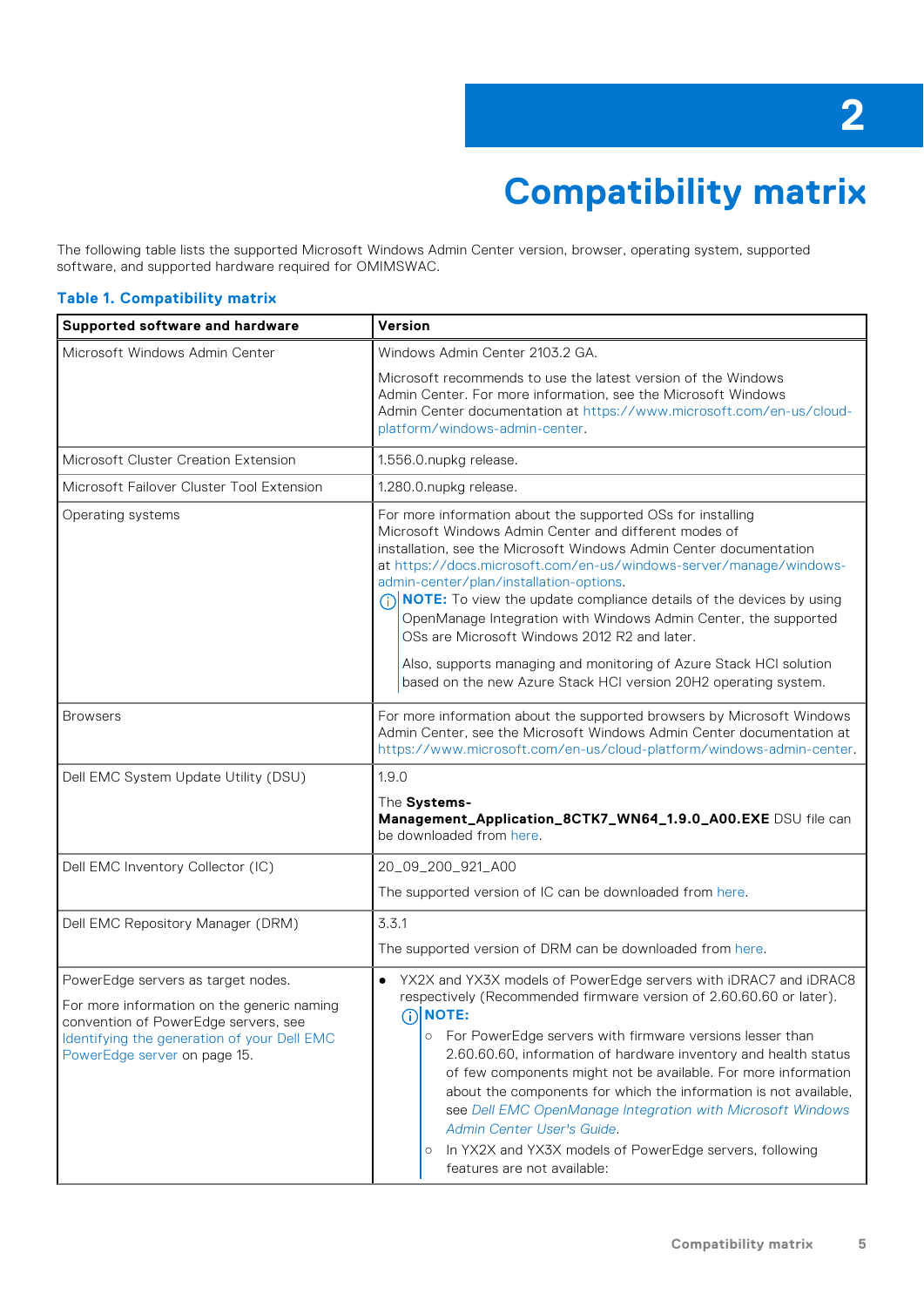#### **Table 1. Compatibility matrix (continued)**

| Supported software and hardware                                                                                                                                                | Version                                                                                                                                                                                                                                                                                                                                                                                |  |  |
|--------------------------------------------------------------------------------------------------------------------------------------------------------------------------------|----------------------------------------------------------------------------------------------------------------------------------------------------------------------------------------------------------------------------------------------------------------------------------------------------------------------------------------------------------------------------------------|--|--|
|                                                                                                                                                                                | Cluster-Aware Updating<br>Health and Inventory information of Accelerators<br>• YX4X models of PowerEdge servers with iDRAC9 (Recommended<br>firmware version of 3.30.30.30 or later).<br>YX5X models of PowerEdge servers with iDRAC9 (Recommended<br>firmware version of 3.40.40.40 or later).<br>PowerEdge XE2420 Edge server (Recommended iDRAC firmware<br>4.00.129.00 or later). |  |  |
| Supported AX nodes (running Azure Stack HCI<br>version 20H2 operating system) as target nodes<br>for Dell EMC Integrated System for Microsoft<br>Azure Stack HCI               | AX-640, AX-740xd, AX-6515, and AX-7525<br>(i) NOTE: Integrated Cluster Deployment and Update and Full Stack<br>Cluster-Aware Updating features are supported in Dell EMC Integrated<br>System for Microsoft Azure Stack HCI cluster using OpenManage<br>Integration snap-in extension.                                                                                                 |  |  |
| Supported AX and/or Storage Spaces Direct<br>Ready Nodes (using Windows Server operating<br>system) as target nodes for Dell EMC HCI<br>Solutions for Microsoft Windows Server | AX nodes: AX-640, AX-740xd, AX-6515, and AX-7525<br>Storage Spaces Direct Ready Nodes: R440, R640, R740xd, and R740xd2                                                                                                                                                                                                                                                                 |  |  |

**NOTE:** Dell EMC OpenManage Integration supports target nodes running Windows Server Core operating system.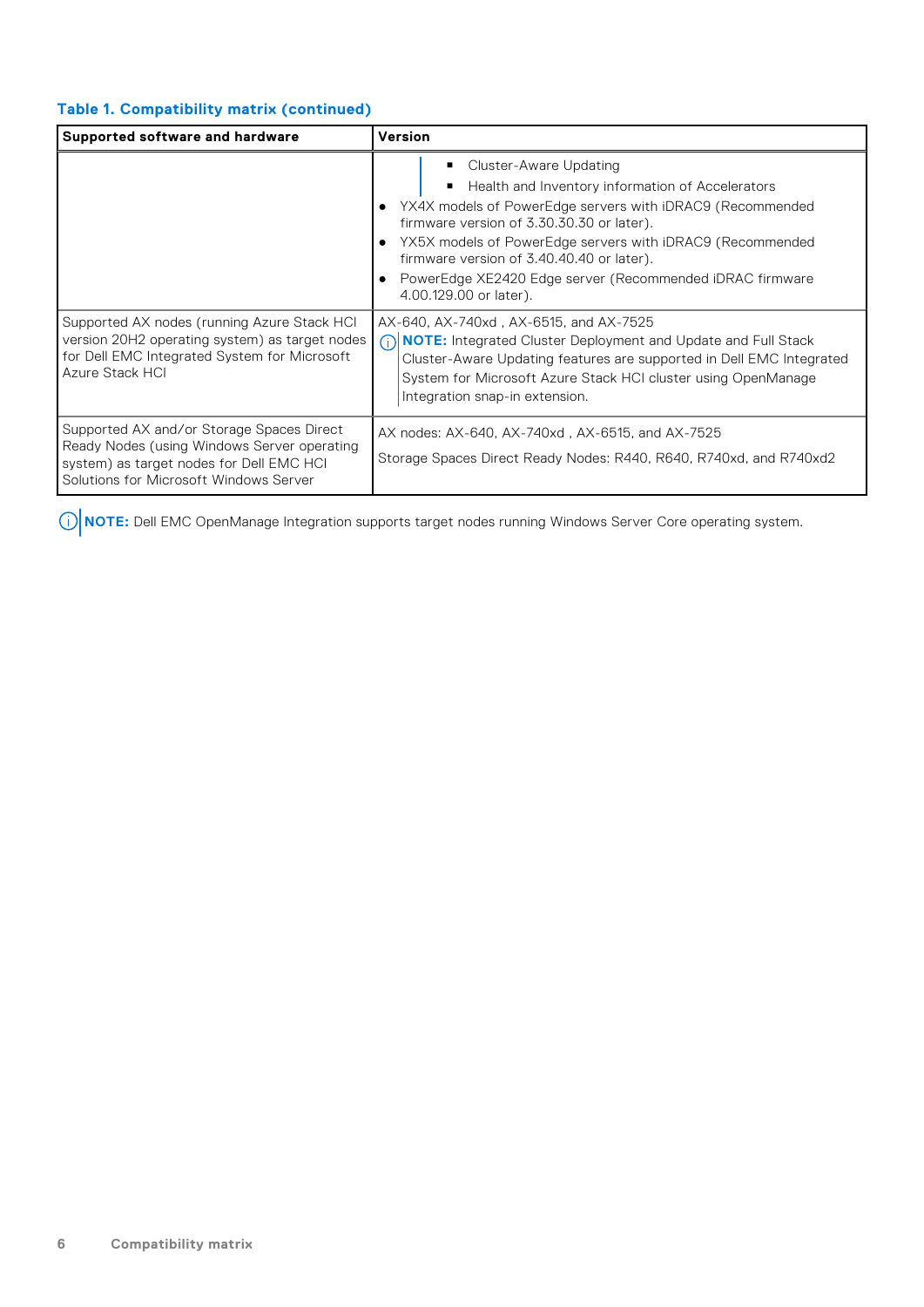# **Key features**

- <span id="page-6-0"></span>OMIMSWAC provides a simplified solution for IT administrators to efficiently manage the following:
	- Dell EMC PowerEdge Servers running on supported Windows Operating Systems.
	- Dell EMC Integrated System for Microsoft Azure Stack HCI (also known as Azure Stack HCI or AS HCI) created using AX nodes from Dell Technologies.
	- Dell EMC HCI Solutions for Microsoft Windows Server (also known as Windows Server HCI or WS HCI) created using Storage Spaces Direct Ready Nodes or combinations of AX nodes and Storage Spaces Direct Ready Nodes.
	- Microsoft Failover Clusters created with Dell EMC PowerEdge servers running supported Windows Server operating system.
- Inventory—Provides information about overall Health, Hardware inventory, and iDRAC inventory of nodes including component-level information of all supported Dell EMC platforms.
- Online catalogs—Support for creating a firmware baseline by using the following online catalogs when OMIMSWAC is connected to the Internet:
	- **Dell EMC Enterprise Catalog**-Contains firmware updates for PowerEdge servers and PowerEdge server nodes in a cluster.
	- **Update Catalog for Microsoft HCI solutions**-Contains firmware updates for AX nodes and Storage Spaces Direct Ready Nodes and nodes in Windows Server HCI and Azure Stack HCI clusters.
	- **Dell EMC MX Solution Catalog** for PowerEdge MX Modular.
- Offline catalog—Support for creating local firmware baselines by using Dell EMC Repository Manager (DRM).
- Compliance report—Generate update compliance report against Dell EMC verified update catalogs and provide notifications when a new catalog version is available.
- Server update—Supports PowerEdge server update against baseline Firmware, BIOS, Drivers, and system management applications.
- Cluster-Aware Update—Supports cluster update against validated baseline (Firmware, BIOS, and Drivers) for PowerEdge server-based Failover cluster, Dell EMC HCI Solutions for Microsoft Windows Server, and Dell EMC Integrated System for Microsoft Azure Stack HCI.
- Integrated Cluster Deploy and Update—Supports integrated Firmware, BIOS, and Drivers installation while creating Azure Stack HCI cluster. Also, performs symmetry check to keep hardware configuration of cluster nodes inline with Dell EMC recommended hardware configuration.
- Full Stack Cluster-Aware Updating—Supports integrated cluster-aware update for Azure Stack HCI clusters that include both operating system and hardware updates (Firmware, BIOS, and Drivers).
- iDRAC console—View iDRAC information of PowerEdge servers. For out-of-band management, you can directly launch the iDRAC console from Windows Admin Center.
- Dell EMC Solutions badge-
	- Displays Dell EMC Solutions badge **Azure Stack HCI Certified** for Dell EMC Integrated System for Microsoft Azure Stack HCI consisting of AX nodes from Dell Technologies.
	- Displays Dell EMC Solutions badge **Windows Server HCI Certified** for Dell EMC HCI Solutions for Microsoft Windows Server created using Storage Spaces Direct Ready Nodes or combinations of AX nodes and Storage Spaces Direct Ready Nodes.
- Availability of OMIMSWAC extension and documentation localized in English, French, German, Spanish, Simplified Chinese, and Japanese languages.

#### **Topics:**

Revision history

### **Revision history**

| l Date        | l Document revision | Description of changes             |
|---------------|---------------------|------------------------------------|
| February 2021 | A00                 | I Initial release for OMIMSWAC 2.0 |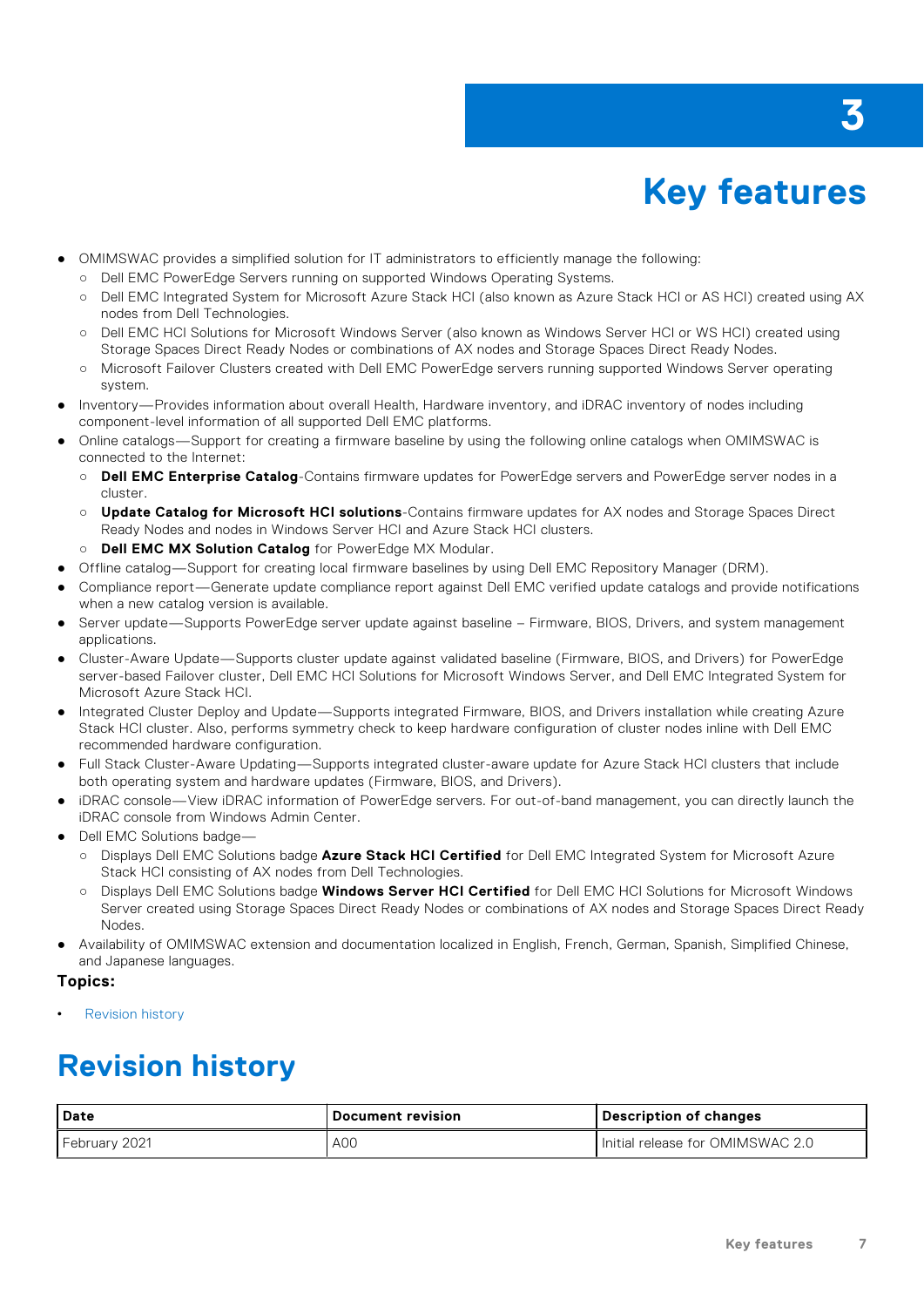| Date             | <b>Document revision</b> | <b>Description of changes</b>                                                                                                                                                                                      |
|------------------|--------------------------|--------------------------------------------------------------------------------------------------------------------------------------------------------------------------------------------------------------------|
| March 2021       | A01                      | Added support for Windows Admin<br>Center 2103 GA.                                                                                                                                                                 |
| June 2021        | A02                      | Added support for AX-6515 and<br>AX-7525 nodes in Dell EMC<br>Integrated System for Microsoft<br>Azure Stack HCI.<br>Added support for AX-7525 nodes in<br>Dell EMC HCI Solutions for Microsoft<br>Windows Server. |
| June 2021        | A03                      | Added support for WAC 2103.2 GA.                                                                                                                                                                                   |
| <b>July 2021</b> | A04                      | Added support for Microsoft Failover<br>Cluster Tool Extension 1.280.0.nupkg<br>release.                                                                                                                           |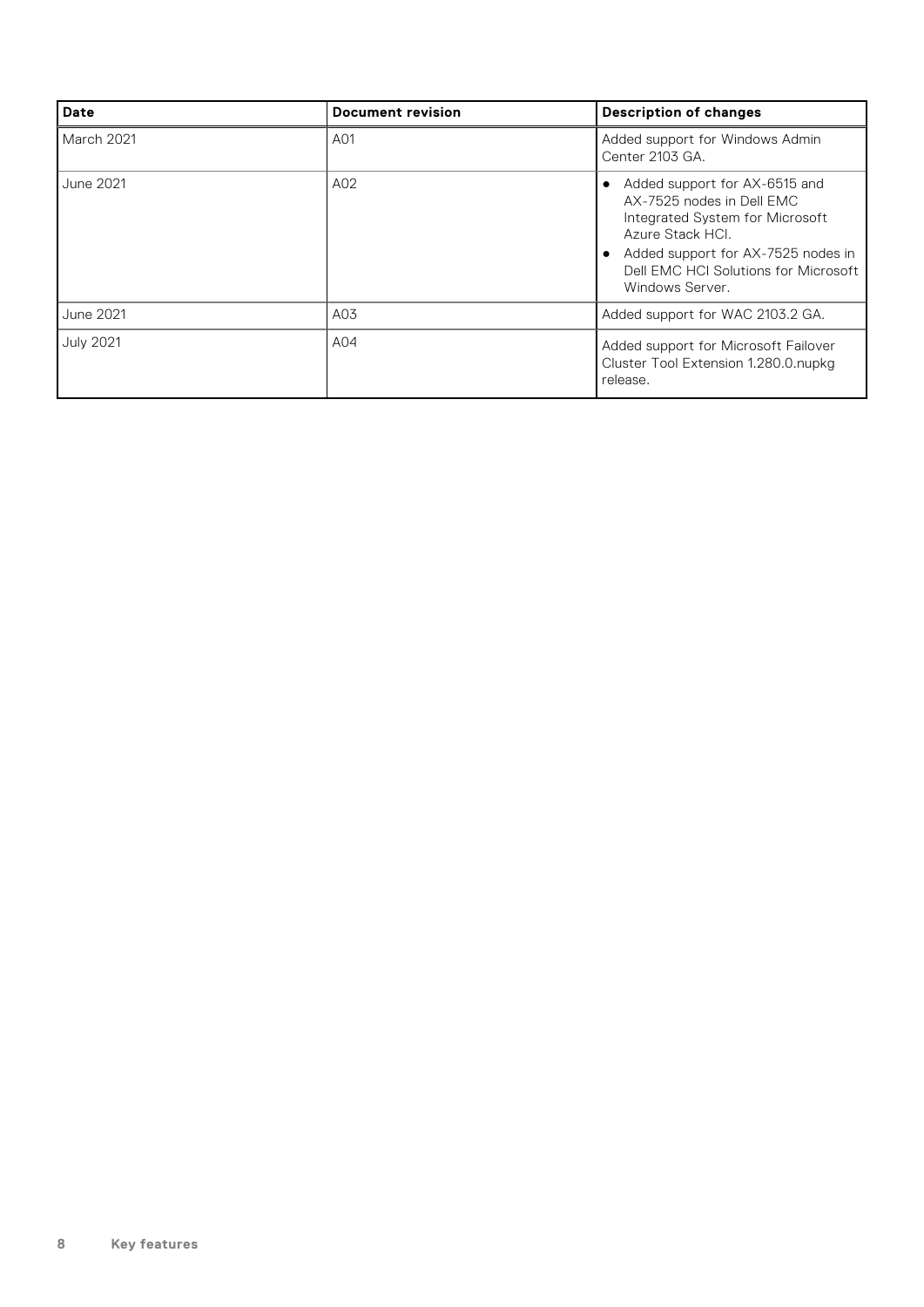# **What is new in this release**

- <span id="page-8-0"></span>Supports Microsoft Windows Admin Center Preview 2103.2 GA.
- Supports managing and monitoring of Azure Stack HCI solution based on the new Azure Stack HCI version 20H2 operating system.
- Installation—Provides the ability for in-place installation of Dell EMC OpenManage Integration snap-in when creating an Azure Stack HCI cluster using AX nodes or running full stack update on Azure Stack HCI cluster.
- OpenManage Integration snap-in to provide integrated firmware and driver updates during Azure Stack HCI cluster creation or cluster update available in the Windows Admin Center.
	- Integrated Cluster Deploy and Update—This feature is applicable for Dell EMC Integrated System for Microsoft Azure Stack HCI (running Azure Stack HCI version 20H2 operating system).

When creating an Azure Stack HCI cluster using AX nodes:

- Supports Hardware symmetry checks that validate the cluster nodes configuration against the Dell EMC recommended configurations. After the symmetry check, it provides a comprehensive report that displays the status of all the configurations and recommended actions for unsupported configurations. This feature ensures that the cluster configuration is compliant with Dell EMC recommendations.
- Supports integrated Firmware, BIOS, and Drivers updates. This provides a unified experience that includes rebooting the nodes only once after both operating system and hardware updates are done.
- Ability to rerun prerequisites and Hardware symmetry checks when the failures are corrected.
- Full Stack Cluster-Aware Updating—This feature is applicable for Dell EMC Integrated System for Microsoft Azure Stack HCI (running Azure Stack HCI version 20H2 operating system).
	- In addition to the operating system update available in the Windows Admin Center, perform hardware updates (Firmware, BIOS, and Drivers) for Dell EMC Integrated System for Microsoft Azure Stack HCI cluster in a single flow. This feature will not only help administrators to update the OS and the firmware, but also OS drivers and management applications that are installed on the cluster.
- Cluster-Aware Updating (CAU)—Ability to schedule CAU updates using OpenManage Integration extension for the following:
	- PowerEdge server-based Failover cluster
	- Dell EMC HCI Solutions for Microsoft Windows Server
	- Dell EMC Integrated System for Microsoft Azure Stack HCI
- Supports Dell EMC System Update (DSU) 1.9 to check compliance and update.
- Supports AX-6515 and AX-7525 nodes in Dell EMC Integrated System for Microsoft Azure Stack HCI.
- Supports AX-7525 nodes in Dell EMC HCI Solutions for Microsoft Windows Server.
- Enhancements:
	- Supports target nodes running Windows Server Core operating system.
	- License details are displayed by clicking a license attribute name under iDRAC inventory.
	- Optimized iDRAC inventory attributes to improve usability.
	- Renamed MX catalog for PowerEdge MX Modular to "Dell EMC MX Solution Catalog".
	- PowerEdge catalog option is now available under Update Source for Failover clusters created using MX Modular.
	- Revamped the Tool tip information of Update Source to make it more readable.
	- o Improved Update Source catalog selection view.
	- Improvements in Compliance Report view from doughnut chart to bar chart to indicate the compliance level. Added a search box in the compliance report to search and select components.
	- Improvements in compliance generation and update performance.
- Fixes:
	- Previously, if a target node/cluster was connected (using Single Sign-on authentication) without using "Manage as" credentials, to generate a compliance, it was required to reconnect the target node/cluster from the "All connections" page in the Windows Admin Center using "Manage as" credentials.

In this release, the extension may prompt you to specify the "Manage as" credentials on the same page when attempting to manage a target node or cluster. Therefore, you do not need to go back to the "All connections" page in the Windows Admin Center to connect the target node or cluster.

○ With support for Microsoft Failover Cluster Tool Extension 1.280.0.nupkg release, the issue of full stack update has been resolved.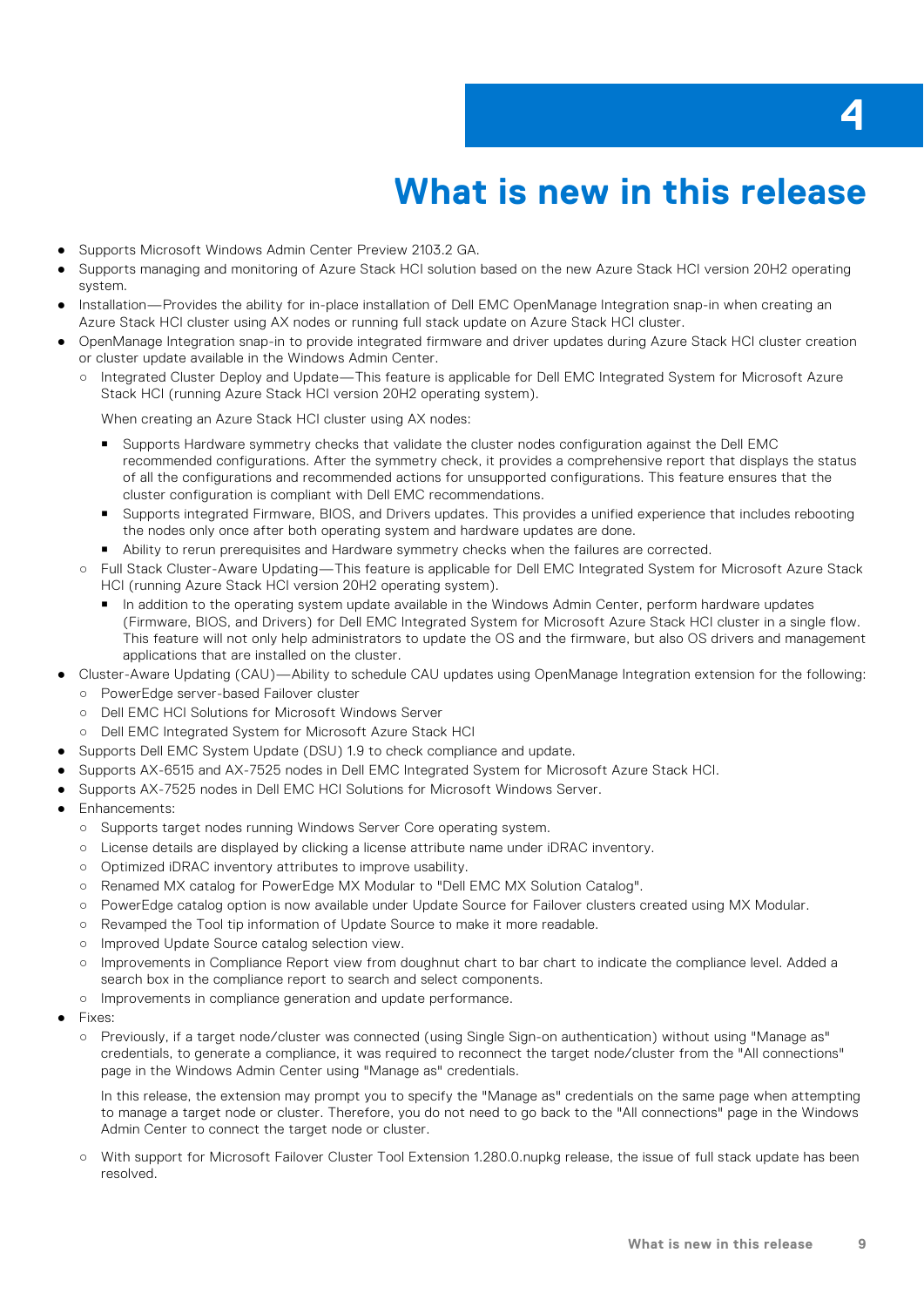

### <span id="page-9-0"></span>Issue 1

#### **Description**

The update compliance may intermittently and partially succeed for server and cluster nodes. When a cluster/server is connected by using Single Sign-on authentication, without using "Manage As" explicitly OMIMSWAC is unable to generate compliance report.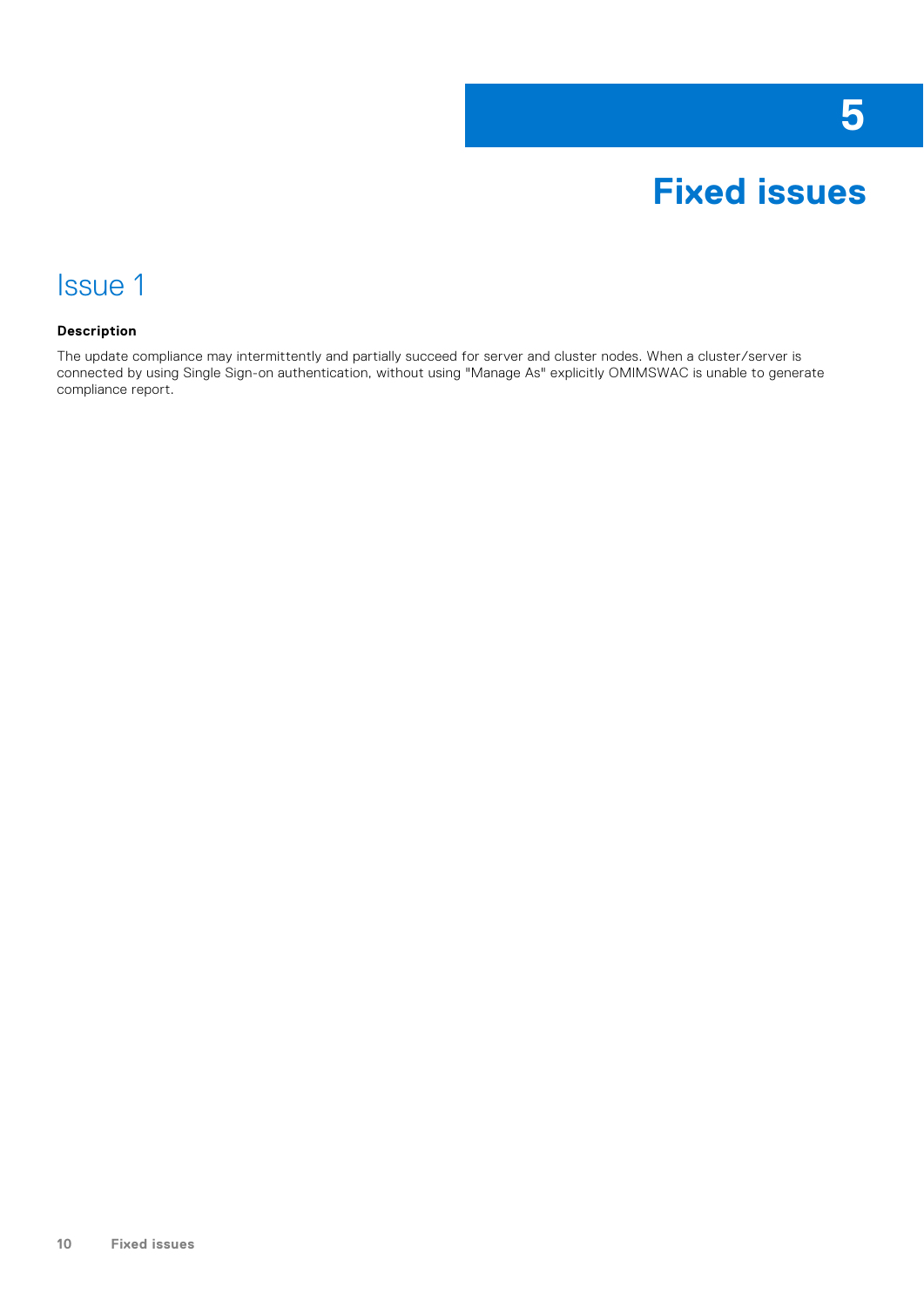# **Known issues**

### <span id="page-10-0"></span>Issue 1

#### **Description**

While installing OMIMSWAC by using local path or network path, multiple instances of OMIMSWAC extension may be listed under Available and Installed Extensions. This happens when more than one .nupkg package is available in the specified folder path, or the .nupkg packages are available in root or subfolders in addition to the folder path provided under **Feeds** > **Add package source**.

#### **Workaround**

Ensure that a single .nupkg package is available in the root or subfolders under **Feeds** > **Add package source**.

### Issue 2

#### **Description**

The hardware inventory attribute values of storage enclosure components might be empty because the information is not available on the target iDRAC.

### Issue 3

#### **Description**

If NICs are disabled in BIOS settings, there will be a delay in displaying the health and hardware inventory information for certain iDRAC firmware versions.

#### **Workaround**

Ensure all the NICs are enabled in BIOS settings.

### Issue 4

#### **Description**

When accessing Windows Admin Center (WAC) locally with domain credentials, DUP downloads may fail during target node or cluster updates.

#### **Workaround**

Ensure to access the Windows Admin Center remotely using domain administrator credentials. Otherwise, use local administrator credentials to access the WAC locally. For more information, see [https://docs.microsoft.com/en-us/windows](https://docs.microsoft.com/en-us/windows-server/manage/windows-admin-center/plan/installation-options)[server/manage/windows-admin-center/plan/installation-options](https://docs.microsoft.com/en-us/windows-server/manage/windows-admin-center/plan/installation-options)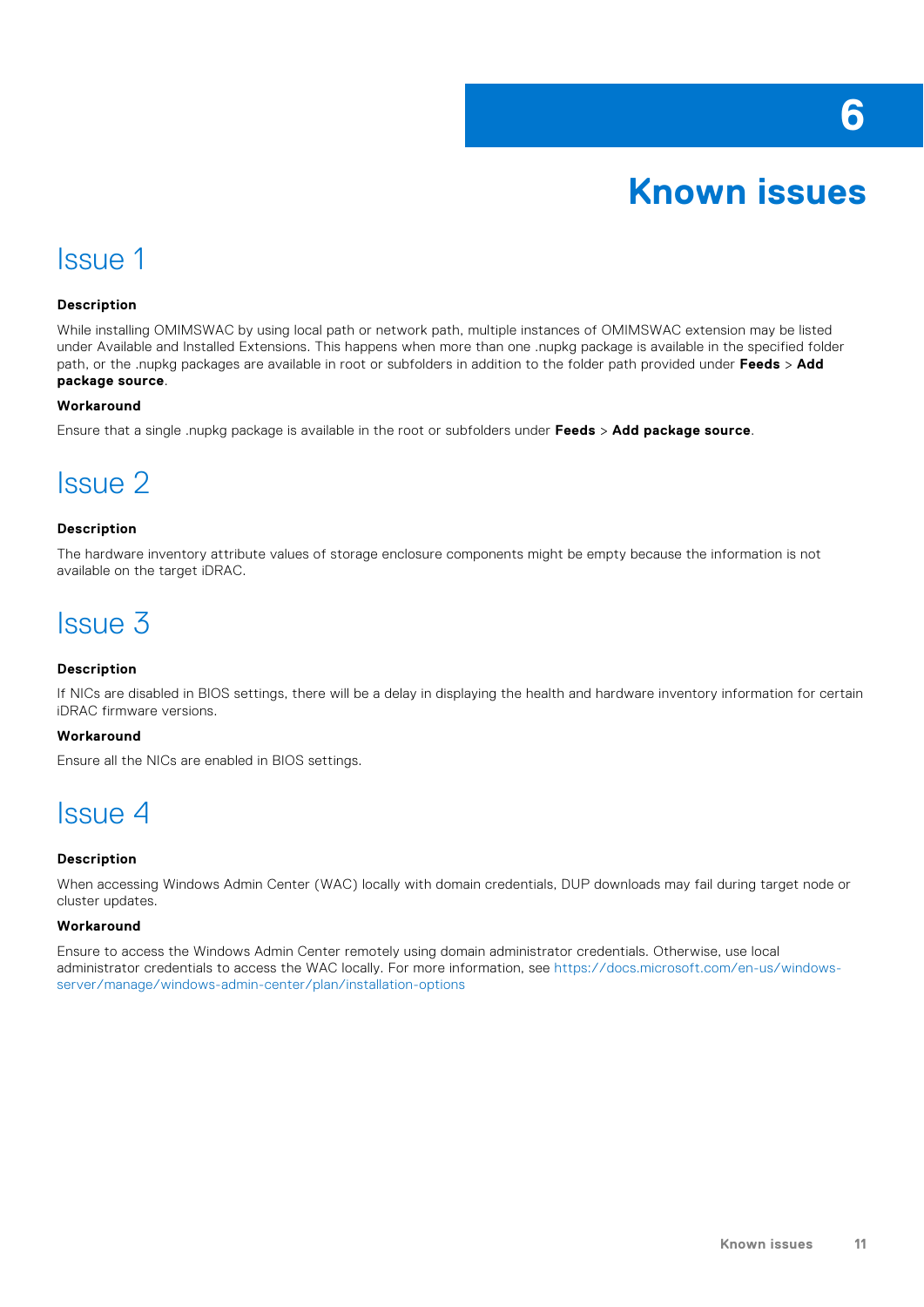# <span id="page-11-0"></span>**Instructions for installing Dell EMC OpenManage Integration with Microsoft Windows Admin Center**

#### **Topics:**

- Installation process
- Download Dell EMC OpenManage Integration with Microsoft Windows Admin Center

### **Installation process**

Before you install OMIMSWAC version 2.0, ensure that you have installed the Windows Admin Center 2103.2 GA.

OMIMSWAC can be installed in one of the following ways:

- By using the Microsoft's public Windows Admin Center NuGet feed.
- By using local path or network file share with the downloaded Dell\_EMC\_OpenManage\_Integration\_MS\_WAC\_<Version><Build\_Number>zip file from the Dell EMC Support Site. For more information about downloading the .zip file, see the *Download Dell EMC OpenManage Integration with Microsoft Windows Admin Center* section.
- By using the workflow of Microsoft Windows Admin Center during Azure Stack HCI cluster deployment or updates.

For more information about installing OMIMSWAC, see the *Dell EMC OpenManage Integration with Microsoft Windows Admin Center Installation Guide* at [Dell.com/OpenManageManuals.](https://www.dell.com/openmanagemanuals)

**(i)** NOTE: If you are installing Dell EMC OpenManage Integration with Windows Admin Center extension by using the Custom Feed option, see the [Microsoft documentation](HTTPS://DOCS.MICROSOFT.COM/EN-US/WINDOWS-SERVER/MANAGE/WINDOWS-ADMIN-CENTER/CONFIGURE/USING-EXTENSIONS) to set up a custom feed or share.

After installing OMIMSWAC, ensure the following are enabled or available on the target node:

- The Redfish service is enabled.
- An iDRAC user slot is available.
- SMB port 445 is open. For more information, see [https://go.microsoft.com/fwlink/?linkid=2101556.](https://GO.MICROSOFT.COM/FWLINK/?LINKID=2101556)
- For management of PowerEdge servers, OMIMSWAC uses an internal OS to iDRAC Pass-through interface. By default, iDRAC is reachable by using the IP address 169.254.0.1/<Subnet> or 169.254.1.1/<Subnet>. However, if the host has another network interface in the same subnet (For example, when tool like VMFleet is installed), OMIMSWAC might not be able to communicate to the iDRAC from the host OS. To resolve the conflict, log in to iDRAC and change the USB NIC IP address under the OS to iDRAC passthrough section. For more information about assigning this IP address, see the iDRAC documentation on the Dell EMC support site.
- Ensure that the target node is not booted to Lifecycle Controller.
- Target node is not in the reboot state, or is powered-off.
- The USB NIC adapter is not disabled on the target node OS.
- Set the PowerShell execution policy to RemoteSigned on the system with Windows Admin Center installed and on the target node OS. For more information, see [https://www.dell.com/support/article/sln318718/dell-emc-openmanage-integration](https://www.dell.com/support/article/sln318718/dell-emc-openmanage-integration-with-microsoft-windows-admin-center-omimswac-fails-to-query-host-information)[with-microsoft-windows-admin-center-omimswac-fails-to-query-host-information.](https://www.dell.com/support/article/sln318718/dell-emc-openmanage-integration-with-microsoft-windows-admin-center-omimswac-fails-to-query-host-information)

### **Download Dell EMC OpenManage Integration with Microsoft Windows Admin Center**

- 1. Go to [Dell.com/support.](https://www.dell.com/support)
- 2. Perform one of the following actions:
	- a. Enter the Service Tag of your PowerEdge server, and then select **Search**.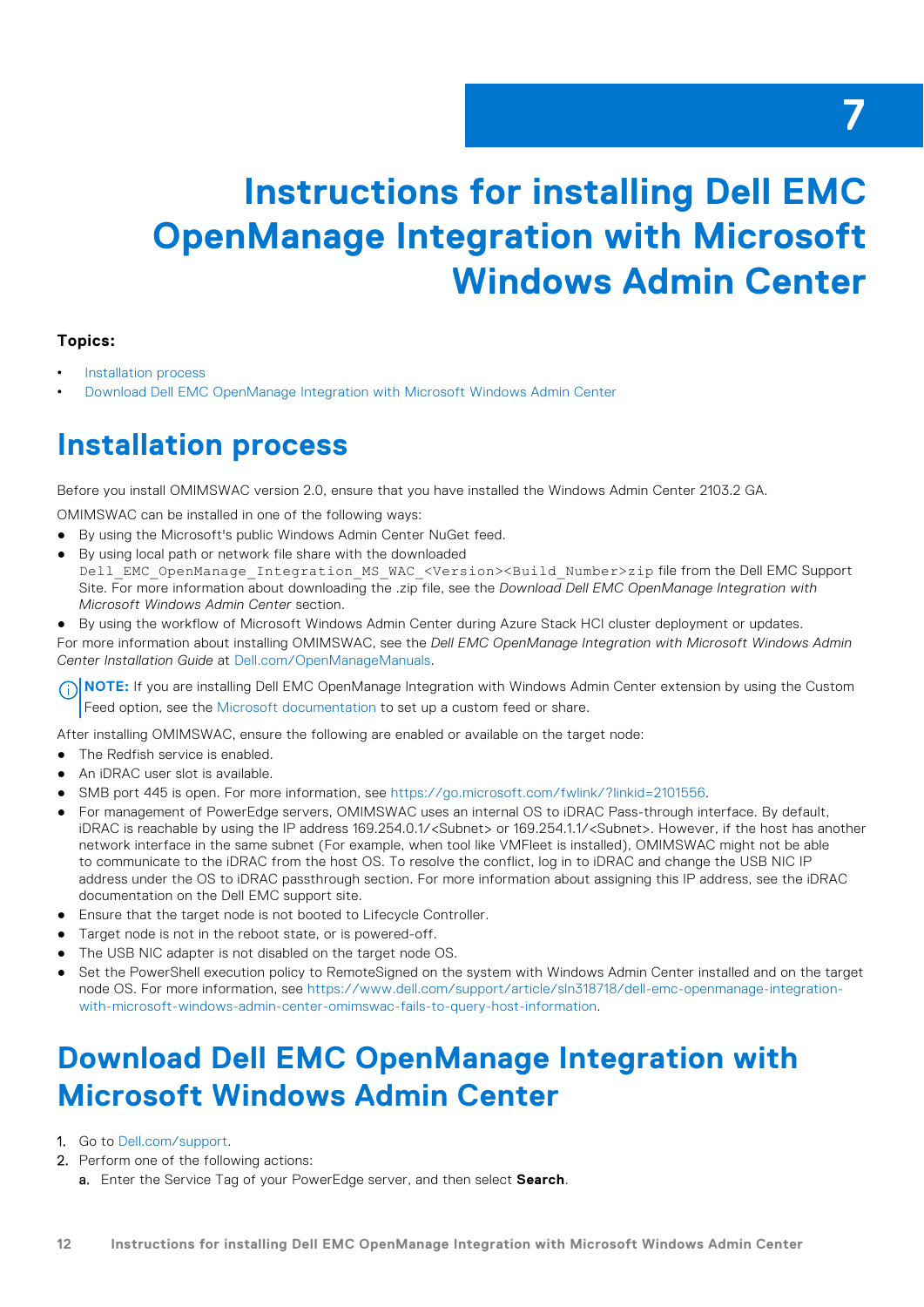- b. Select **Browse all products** > **Servers** > **PowerEdge**, and then select the appropriate model of your PowerEdge server.
- 3. On the support page of your server, select **DRIVERS & DOWNLOADS**.
- 4. From the **Category** list, select **Systems Management**.
- 5. Select the supported version of OpenManage Integration with Microsoft Windows Admin Center, and then click **Download**.

The downloaded Dell\_EMC\_OpenManage\_Integration\_MS\_WAC\_<Version>.<Build\_Number>.zip file contains the .nupkg file which is used to install OMIMSWAC integrator in Windows Admin Center by using a local path or network share.

**NOTE:** Do not rename the .nupkg file while installing the OMIMSWAC extension.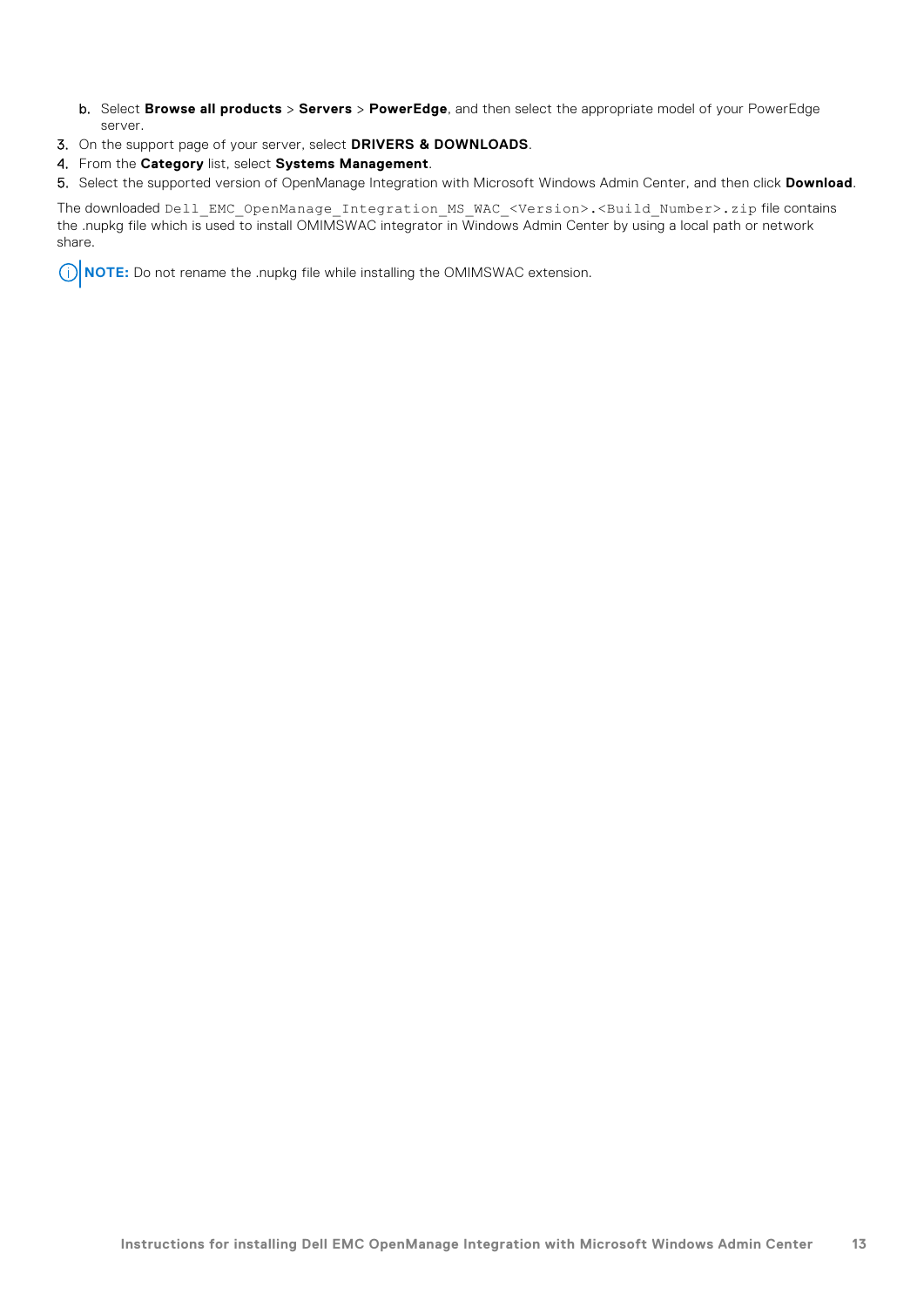# <span id="page-13-0"></span>**Instructions for upgrading Dell EMC OpenManage Integration with Microsoft Windows Admin Center**

Before you upgrade to OMIMSWAC version 2.0, ensure that you have installed the Windows Admin Center 2103.2 GA.

OMIMSWAC can be upgraded in one of the following ways:

- By using the NuGet feed
- By using local path or network file share with the downloaded

Dell EMC OpenManage Integration MS WAC <Version>.<Build Number>.zip file from the Dell EMC Support Site. For more information about downloading the .zip file, see the *Download Dell EMC OpenManage Integration with Microsoft Windows Admin Center* section.

**(i)** NOTE: Upgrading to OMIMSWAC version 2.0 from OMIMSWAC version 1.1.1 or earlier is not supported by the Azure Stack HCI cluster creation or update workflow interface. Instead, you can only install the OMIMSWAC version 2.0 when creating or updating an Azure Stack HCI cluster. To do that, it is recommended to uninstall the older version (OMIMSWAC 1.1.1 or earlier) and then use the Microsoft cluster creation or update workflow to install the OMIMSWAC version 2.0 to use the latest features.

However, to upgrade to OpenManage Integration snap-in from earlier versions, go to **Extensions** > **Installed extensions** tab. Select Dell EMC OpenManage Integration extension with the status "Update available (version)" and then click **Update**.

For more information about upgrading OMIMSWAC, see the *Dell EMC OpenManage Integration with Microsoft Windows Admin Center Installation Guide* at [Dell.com/OpenManageManuals.](https://www.dell.com/openmanagemanuals)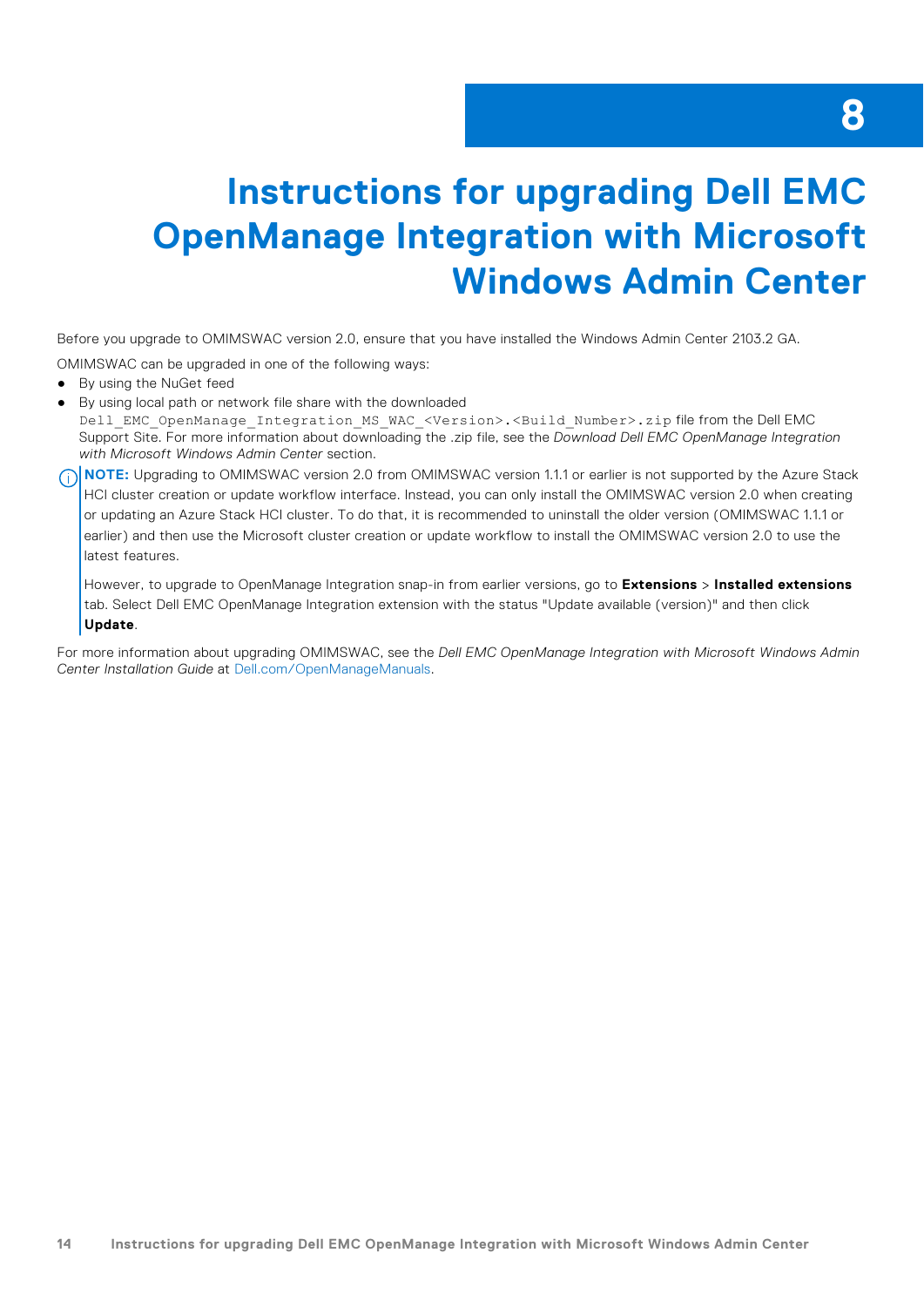# <span id="page-14-0"></span>**Identifying the generation of your Dell EMC PowerEdge server**

To cover a range of server models, the PowerEdge servers are now be referred to using the generic naming convention and not their generation.

This topic explains how to identify the generation of a PowerEdge server that are referred to using the generic naming convention.

#### Example:

The R740 server model is a rack, two processor system from the 14th generation of servers with Intel processors. In the documentation, to refer to R740, generic naming convention **YX4X** server is used, where:

- The letter **Y** (alphabet) denotes the type (form factor: Cloud (C), Flexible(F), Modular (M or MX), Rack(R), Tower(T)) of the server.
- The letter **X** (digit) denotes the class (number of processors) of the server.
- The digit 4 denotes the generation of the server.
- The letter **X** (digit) denotes the make of the processor.

#### **Table 2. PowerEdge servers naming convention and examples**

| <b>YX5X servers</b> | YX4X servers   | YX3X servers   |
|---------------------|----------------|----------------|
| PowerEdge R7515     | PowerEdge M640 | PowerEdge M630 |
| PowerEdge R6515     | PowerEdge R440 | PowerEdge M830 |
|                     | PowerEdge R540 | PowerEdge T130 |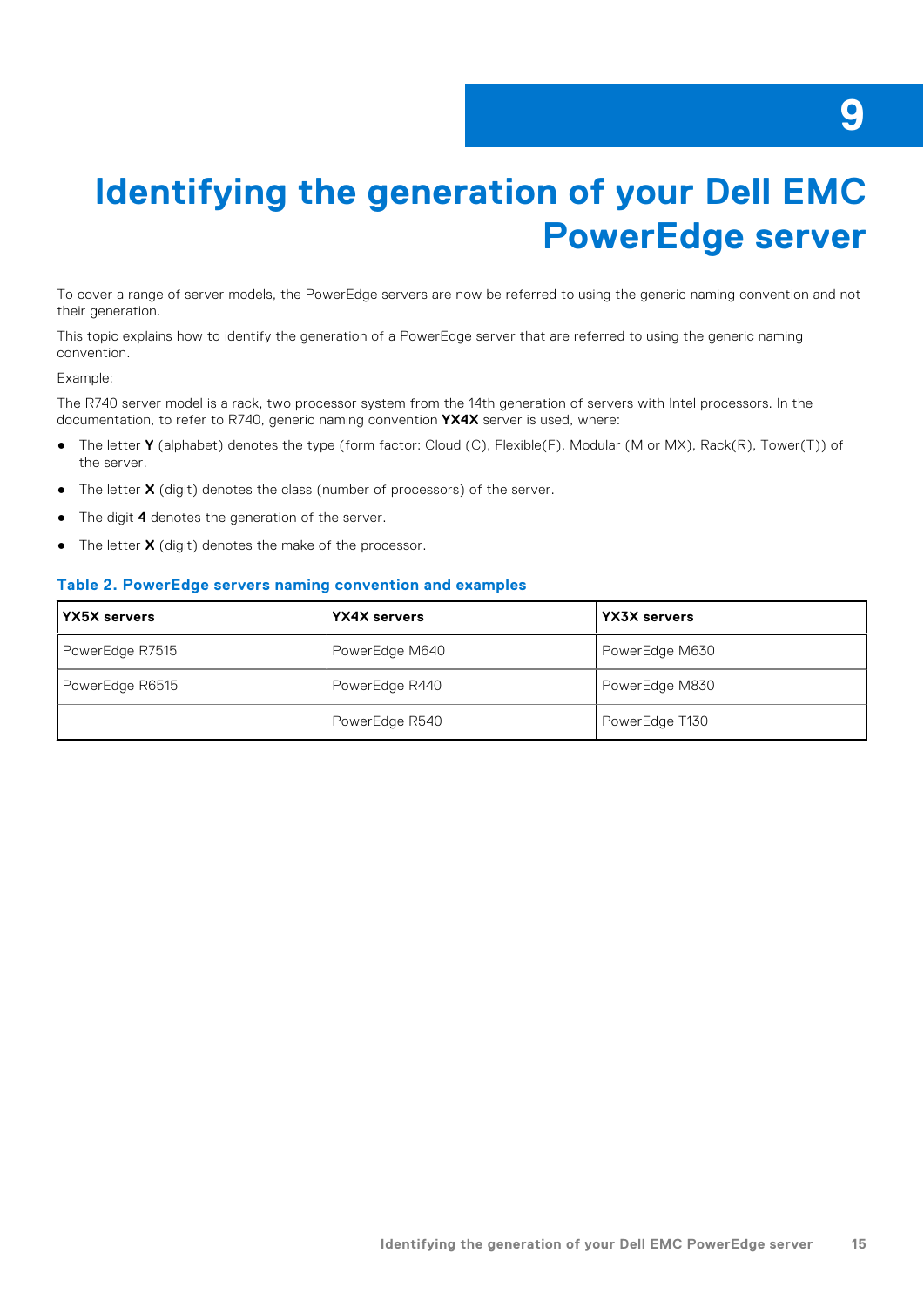# **Contacting Dell EMC**

<span id="page-15-0"></span>Dell EMC provides several online and telephone-based support and service options. Availability varies by country and product, and some services may not be available in your area.

**(i)** NOTE: If you do not have an active Internet connection, you can find contact information on your purchase invoice, packing slip, bill, or Dell EMC product catalog.

To contact Dell EMC for sales, technical support, or customer service issues:

- 1. Go to [Dell.com/support.](https://www.dell.com/support)
- 2. Select preferred country or region from the list at the bottom right of the page.
- 3. Click **Contact Us** and select the appropriate support link.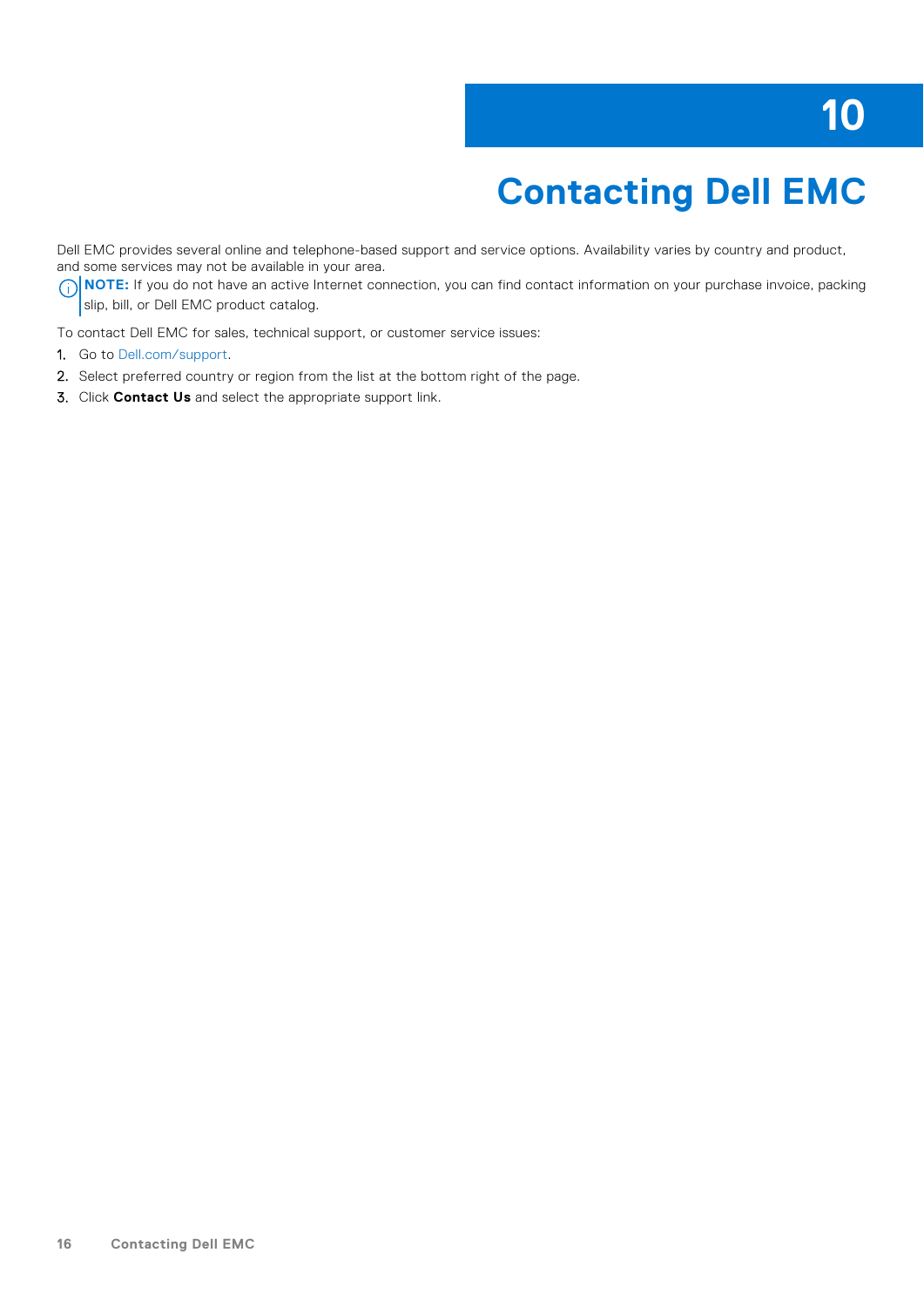

## **Open source licenses**

<span id="page-16-0"></span>A portion of this software consists of open source software, which you can use under the terms and conditions of the specific license under which the open source software is distributed. Under certain open source software licenses, you are also entitled to obtain the corresponding source files. You may find corresponding source files for this program at http:// opensource.dell.com/.

The following sections detail the open source components along with any copyright notices or licenses governing the use of each component. By downloading, modifying, distributing, using and/or accessing any files in this directory, you agree to the terms and conditions of the applicable end user license agreement. In addition to the Dell license agreement, you also agree to be bound by the third-party terms specified here: Third Party Software Notices. Dell EMC recommends that you review these third-party terms.

#### **NOTICES RELATED TO CERTAIN THIRD PARTY MATERIALS**

#### **Topics:**

- The MIT license
- Node.js license
- The curl license

### **The MIT license**

Copyright (c) 2010-2019 Google LLC. http://angular.io/license

\*Angular 7.1.1

Copyright (c) 2017 Google, Inc.

\*Angular cli 7.1.2

Copyright (c) Microsoft Corporation

\*Windows-admin-center-cli 1.0

Permission is hereby granted, free of charge, to any person obtaining a copy of this software and associated documentation files (the "Software"), to deal in the Software without restriction, including without limitation the rights to use, copy, modify, merge, publish, distribute, sublicense, and/or sell copies of the Software, and to permit persons to whom the Software is furnished to do so, subject to the following conditions:

The above copyright notice and this permission notice shall be included in all copies or substantial portions of the Software.

THE SOFTWARE IS PROVIDED "AS IS", WITHOUT WARRANTY OF ANY KIND, EXPRESS OR IMPLIED, INCLUDING BUT NOT LIMITED TO THE WARRANTIES OF MERCHANTABILITY, FITNESS FOR A PARTICULAR PURPOSE AND NONINFRINGEMENT. IN NO EVENT SHALL THE AUTHORS OR COPYRIGHT HOLDERS BE LIABLE FOR ANY CLAIM, DAMAGES OR OTHER LIABILITY, WHETHER IN AN ACTION OF CONTRACT, TORT OR OTHERWISE, ARISING FROM, OUT OF OR IN CONNECTION WITH THE SOFTWARE OR THE USE OR OTHER DEALINGS IN THE SOFTWARE.

### **Node.js license**

Copyright Node.js contributors. All rights reserved.

License link: https://github.com/nodejs/node/blob/master/LICENSE

### **The curl license**

Copyright - License